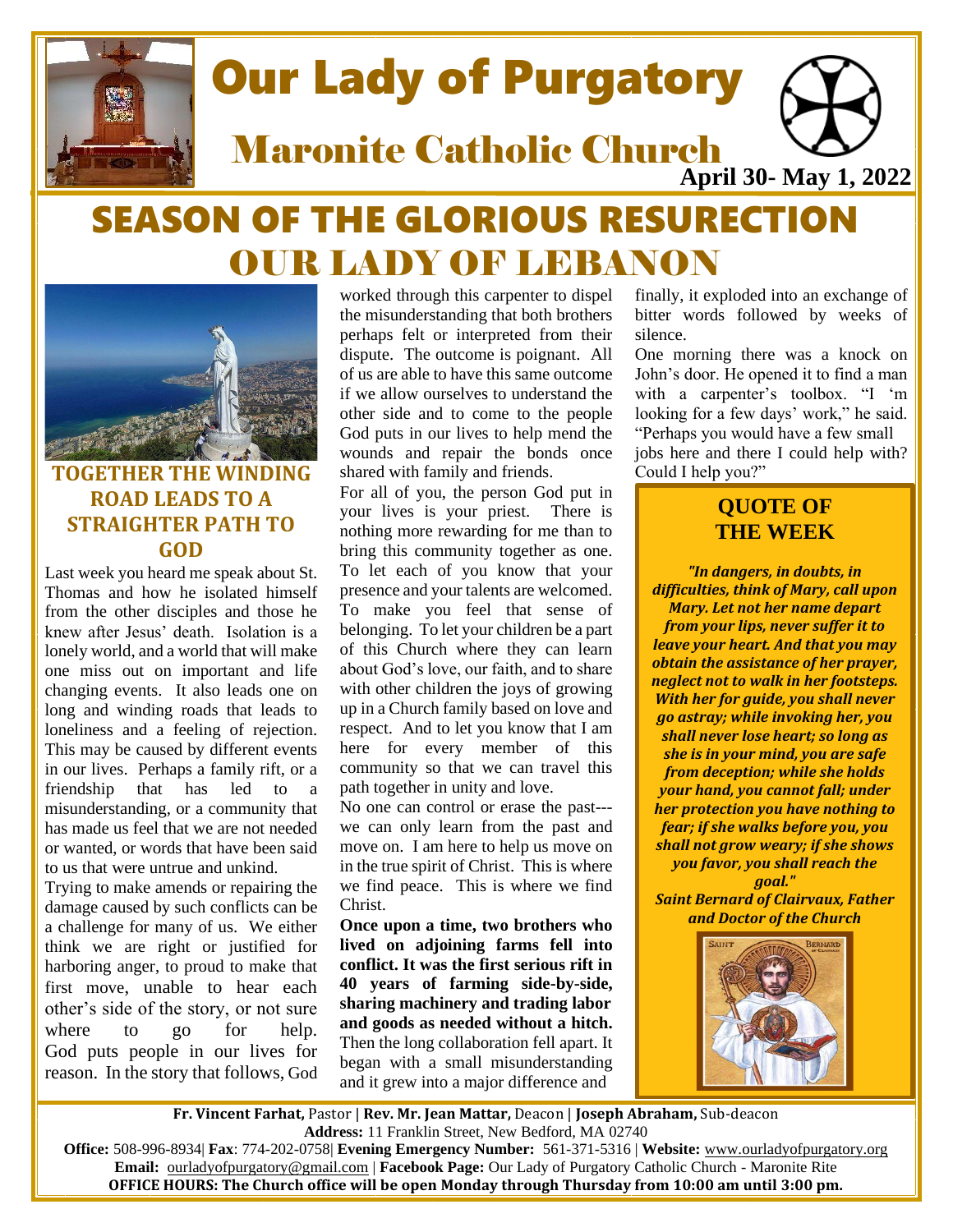"Yes," said the older brother. "I do have a job for you. Look across the creek at that farm. That's my neighbor. In fact, it's my younger brother! Last week there was a meadow between us. He recently took his bulldozer to the river levee and now there is a creek between us. Well, he may have done this to spite me, but I'll do him one better. See that pile of lumber by the barn? I want you to build me a fence an 8-foot fence so I won't need to see his place or his face anymore."

The carpenter said, "I think I understand the situation. Show me the nails and the post-hole digger and I'll be able to do a job that pleases you."

The older brother had to go to town, so he helped the carpenter get the materials ready and then he was off for the day. The carpenter worked hard all that day — measuring, sawing and nailing. About sunset when the farmer returned, the carpenter had just finished his job. **The farmer's eyes opened wide, his jaw dropped. There was no fence there at all. It was a bridge! A bridge that stretched from one side of the creek to the other! A fine piece of work, handrails and all! And the neighbor, his younger brother, was coming toward them, his hand outstretched.**

"You are quite a fellow to build this bridge after all I've said and done. "The two brothers stood at each end of the bridge, and then they met in middle, taking each other's hand. They turned to see the carpenter hoist his toolbox onto his shoulder. "No, wait! Stay a few days. I've a lot of other projects for you," said the older brother. "I'd love to stay on," the carpenter said, "but I have many more bridges to build."

#### Remember This**…**

God won't ask what kind of car you drove, but He'll ask how many people you helped get where they needed to go. God won't ask the square footage of your house, but He'll ask how many people you welcomed into your home.

God won't ask about the clothes you had in your closet, but He'll ask how many you helped to clothe.

God won't ask how many friends you had, but He'll ask how many people to whom you were a friend.

God won't ask in what neighborhood you lived, but He'll ask how you treated your neighbors.

God won't ask about the color of your skin, but He'll ask about the content of your character.

God won't ask why it took you so long to seek Salvation, but He'll lovingly take you to your mansion in Heaven, and not to the gates of hell.

"And be kind to one another, compassionate, forgiving one another as God has forgiven you in Christ." (Ephesians 4:32)

#### *[https://stories4homilies.wordpress.com/20](https://stories4homilies.wordpress.com/2012/09/24/the-carpenter-who-made-a-bridge/) [12/09/24/the-carpenter-who-made-bridge/](https://stories4homilies.wordpress.com/2012/09/24/the-carpenter-who-made-a-bridge/)*

#### **MYO PLANNING GATHERING**

Dear Parents & Youth of OLOP, Wishing you and your families a blessed and joyous Easter! During the Easter season we would like to meet with the parents and Youth of Our Lady Of Purgatory Church to discuss planning MYO activities for our youth. We would like your input and appreciate your time to join us on Saturday, May 14, at 4:30pm, for Divine Liturgy followed by dinner, icebreakers and a MYO planning discussion for the fall of 2022. Please reach out if you have any questions. We appreciate if you can RSVP before May 10.

Thank you.

Fr. Vince & Sr. Therese



## **WINE AND HOST OFFERINGS**

The altar bread and wine for the month of May is offered in memory of Anthony and marguerite Thomas requested by family. May her soul rest in peace.

# **WISH LIST EQUIPMENT FOR FESTIVAL**

Dear Parishioners of OLOP:

Last year's festival was a great success for our Church, both financially and communally. As you may know, we were very fortunate to have Msgr. Jim Root and the parishioners of Saint Anthony of the Desert, who were so gracious and helpful by allowing us to use many pieces of equipment that was needed to make our festival a success.

In an effort to continue the success of our festival, we have come up with a wish list of equipment that will be of great help for the festival and other events we are planning throughout the year. You have all been so generous to the Church and as I share with you our wish list, I want to stress that it is exactly that--- a wish list.

If anyone would like to donate towards any of these items, it would be a great help and very much appreciated. All of this is to assist in making our events more successful. Once again, I thank you in advance for all your support and I pray that this year's festival will be filled with much success and pride.

| Dough Sheeter for Minooshe \$2,200.00  |   |            |
|----------------------------------------|---|------------|
| Bain Marie for Sandwich Station\$      |   | 600.00     |
| Food Cart                              | S | 200.00     |
| $(1)$ Table Top Food Warmers(each) $\$ |   | 200.00     |
| (2) 6 Ft Gas Grills (each)             | S | 500.00     |
| <b>Falafel Fryer</b>                   | S | 250.00     |
| Food Warmer                            |   | \$1,500.00 |
| Food Warmer Trays                      |   | 400.00     |

# **SAVE THE DATE FOR OUR MAHRAJAN**

Dear Parishioners of OLOP:

The date is set for our Annual Mahrajan. We will begin the summer festivities in the New England area on Friday, June 24 and Saturday, June 25, 2022 pm, on the grounds of OLOP. By having the festival at the beginning of the summer, we are hoping that more people will be ready to get out and enjoy our food, entertainment, and culture. Schools are getting out this week which will also add to the celebration of the beginning of Summer break. Please mark your calendars. May this festival continue to grow bigger and better every year.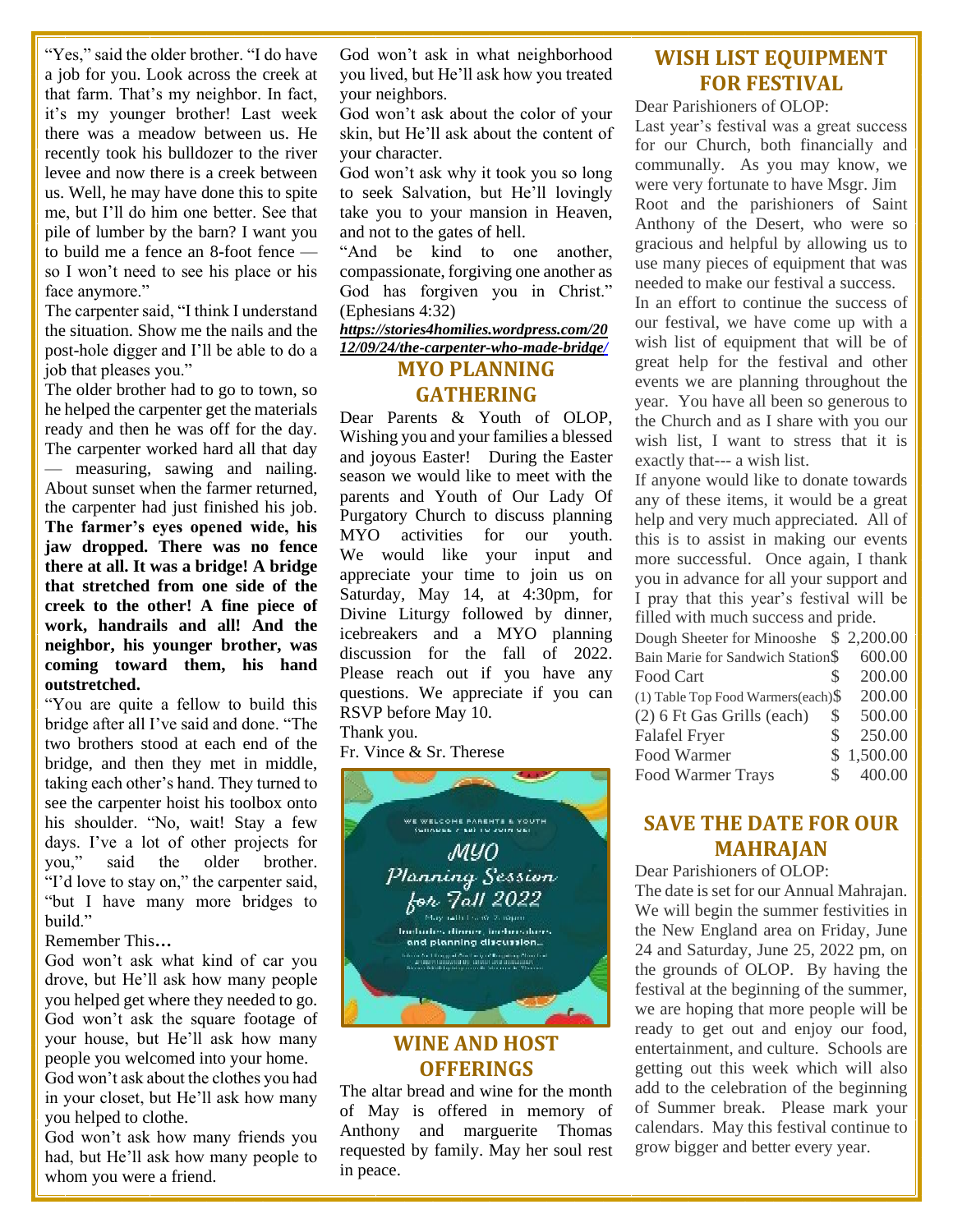#### **LITURGY INTENTIONS**

**Saturday, April 30, @ 4:30 PM, (Feast of Saint James, son of Zebedee).** Liturgy is being offered for living and deceased members of Joseph Semaan Dawood and family requested by family (FM). Liturgy is being offered for the soul of Janet and ray Charron requested by Sean, Marie and Keira McLaughlin. May their soul rest in peace.

**Sunday, May 1, @ 10:30 AM, (Feast of Our Lady of Lebanon).** Liturgy is being offered for the soul of Walter Chomak requested by family. May his soul rest in peace. Liturgy is being offered for the soul of Theresa Touma requested buy OLOP. May her soul rest in peace. Liturgy is being offered for the soul of Anthony G. and Josephine Thomas requested by family. May their soul rest in peace.

**Monday, May 2, @ 9:00 AM, (Feast of Saint Athanasius the Bishop).**  Maronite Sisters of Christ the Light convent**.**

**Tuesday, May 3, @ 9:00 AM, (Feast of saint Timothy and His Wife Saint Maura).**

**Wednesday, May 4, @ 6:00 PM, (Feast of Saint Monica).**

**Thursday, April 28, @ 7:00 PM, Arabic Liturgy (Feast of Saint Irene).**

**Saturday May 7, @ 4:30 PM (Feast of Saint Antonino).** Liturgy is being offered for the soul of George J. and Marie C. Saba requested by Ann Marie Espindola. May their soul rest in peace Liturgy is being offered for the soul of Joseph and Marie Kenyon requested by family. May their soul rest in peace. **Sunday May 8, @10:30 AM (Feast of Saint John the Evangelist).** Liturgy is being offered for All Mothers living and deceased.

# **THE SANCTUARY CANDLE BURNS FOR….**

This week the sanctuary candle burns for Hiam Chaib requested by Mae Dickinson. Anyone who would like to offer the sanctuary candle for a loved one or special intention, this will be offered each week. An offering of a \$10.00 donation is appreciated.

# **10th LIGHT OF LIFE BIBLE CAMP AUGUST 1ST - 5TH**

Dear Parents:

Wishing you a blessed Palm/Hosanna Sunday and Glorious Easter! Please find attached our **Save the Date** 

**flyer for our 10th Light of Life Bible Camp.** It will be held at **Saint Anthony of the Desert in Fall River, MA** during the week of **August 1-5th**. Mark these dates in your calendars. We hope that your child(ren) can join us!

We appreciate you helping us to also spread the word with other families you know... If you have any youth ages 13+ and they would like to volunteer for the camp please reach out to us. The camp fee per child will be \$50. Stay tuned for more details regarding online registration. The sisters and I will be keeping you and your loved ones in our prayers.

Peace in Christ,

Sr.Therese Maria & Sisters **Maronite Servants of Christ the Light** maroniteservants.org



## **IN OUR PRAYERS**

Angela Scorza-Anderson, Terry Amsden, Lisa Mello-Frost, Ziad Al-Ghoubry, Natalya Sarkis, Joe Reid, Octavia David, Jacob Rego, Amal Assaf, Peter Helmer, Denise Magaletta, Fernanda Thomas, Leo Rodrick, Theresa John, Laurette Bou Ramia, Annie Peter, Jeannie Francis, Mariam David, Norma Thomas, Zita Drouin, Lucienne Rodrigues, Ed Da Rocha, Edmond Salameh, and Alice Daher. If anyone is missing from this list, please contact the Church office.

#### **LECTORS FOR May 2022**

**Saturday, April 30,**  Carol Ann Maslanka **Sunday, April 1,**  Ann Dupre/Hiba Chdid **Saturday, April 7,**  Smitty Cabral **Sunday, May 8,**  Joan Mello/Gaby Baroody **Saturday, May14,**  Carol Ann Maslanka **Sunday, May 15,** Mae Dickinson/Jano Baroody **Saturday, May 21,**  Rachel Higgins **Sunday, May 22,**  Joan Mello/Rana Choubah **Sunday, May 28,**  Mae Dickinson **Saturday, May29,**  Jean Barbour/Halim Choubah **(If you are not able to read on your given day, please contact Mae Dickinson) DAILY READINGS FOR THE WEEK OF 5/2-5/7/22**

> **Monday:**  1 Peter 2:18-25 Luke 24:44-49 **Tuesday:**  1 Peter 3:1-12 John 6:28-33 **Wednesday:**  1 Peter 3 :13-22 Matthew 28:11-15 **Thursday:**  1 peter 4:1-11 John 6:41-47 **Friday:**  1 Peter 4:12-19 John 6:48-59 **Saturday:**  1 Peter 5:1-14 John 6:60-71

#### **WEEK OF APRIL 16-17, 2022**

| <b>Sunday Collection</b> | \$<br>1807.00 |
|--------------------------|---------------|
| <b>Bake Sale</b>         | \$<br>55.00   |
| <b>Second Collection</b> | \$<br>120.00  |
| <b>Coffee Hour</b>       | \$<br>69.00   |
| <b>Donations</b>         | \$<br>200.00  |
| <b>Sanctuary candle</b>  | \$<br>10.00   |
| <b>Candles</b>           | \$<br>41.00   |
| <b>Total</b>             | \$<br>2302.00 |

**THANK YOU FOR YOUR KINDNESS AND GENEROSITY BY SENDING IN YOUR WEEKLY COLLECTIONS VIA MAIL.**